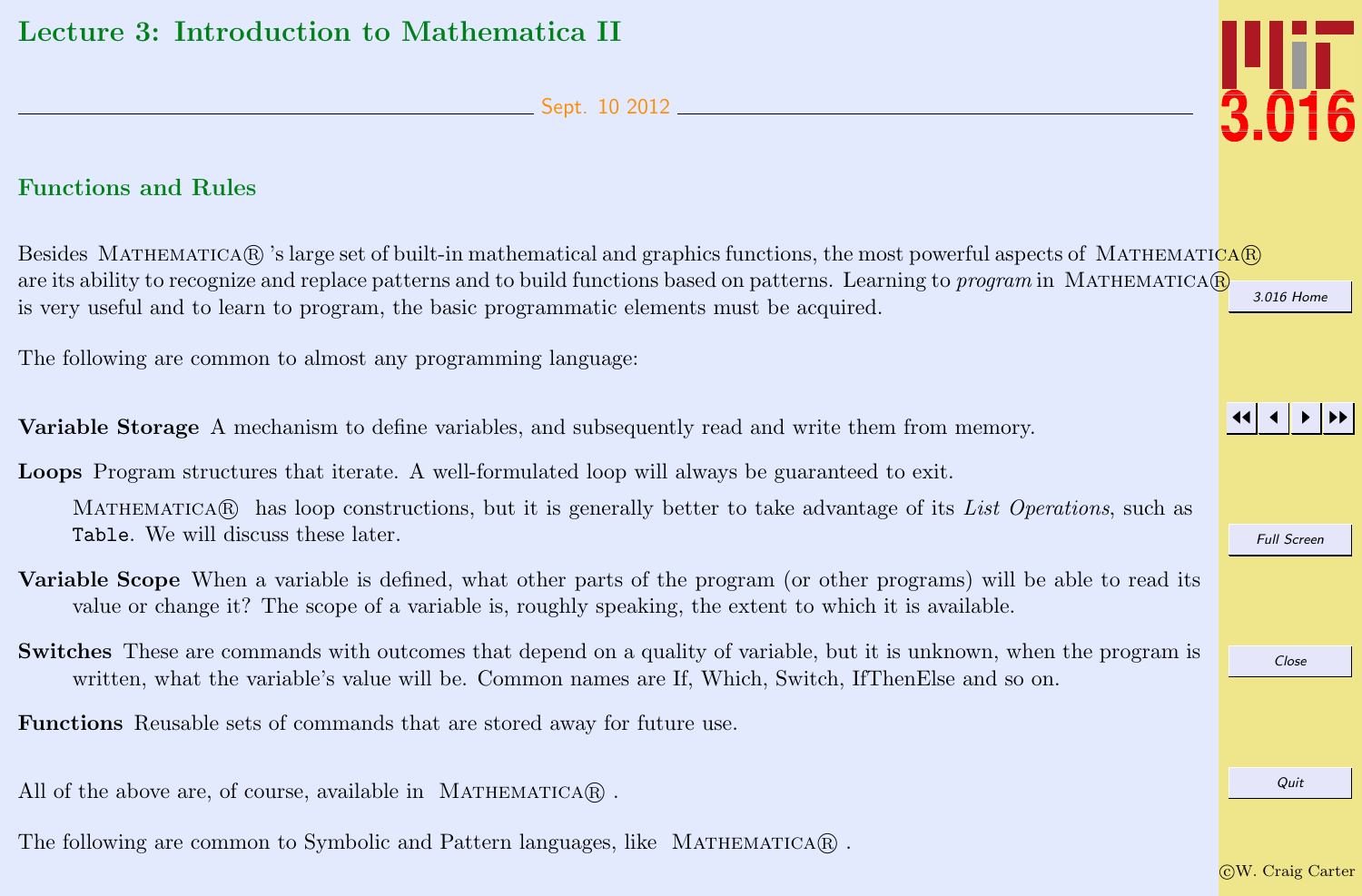Patterns This is a way of identifying common structures and make them available for subsequent computation.

Recursion This is a method to define function that obtains its value by calling itself. An example is the Fibonacci number  $F_n \equiv F_{n-1} + F_{n-2}$  (The value of F is equal to the sum of the two values that preceded it.)  $F_n$  cannot be calculated until earlier values have been calculated. So, a function for Fibonacci must call itself recursively. It stops when it reaches the end condition  $F_1 = F_2 = 1$ .



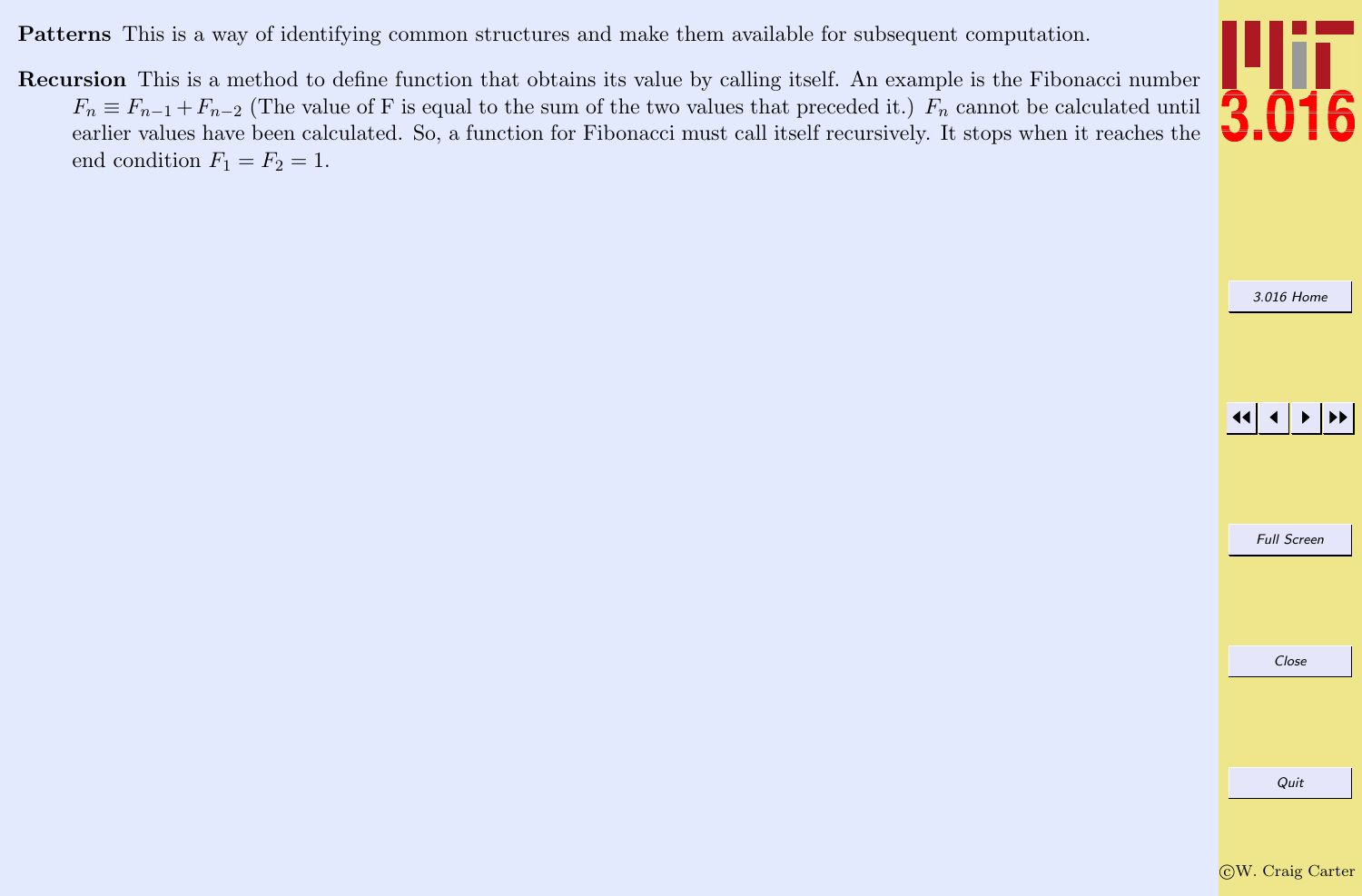## Procedural Programming [notebook \(non-evaluated\)](http://pruffle.mit.edu/3.016-2012/Notebooks/L03/Lecture-03.nb) [pdf \(evaluated, color\)](http://pruffle.mit.edu/3.016-2012/pdf/L03/Lecture-03-1-COL.pdf) [pdf \(evaluated, b&w\)](http://pruffle.mit.edu/3.016-2012/pdf/L03/Lecture-03-1-BW.pdf) [html \(evaluated\)](http://pruffle.mit.edu/3.016-2012/html/Lecture-03/HTMLLinks/index_1.html)

Simple programs can be developed by sequences of variable assignment.

| Evaluating a sequence of instrutions (::;)                                                                                                                                                                                              |    | A |
|-----------------------------------------------------------------------------------------------------------------------------------------------------------------------------------------------------------------------------------------|----|---|
| $a = 1;$<br>$a = a + a$ ; $a = a^a$<br>$a = a + a$ ; $a = a^a$                                                                                                                                                                          | 1  |   |
| Clear[a]                                                                                                                                                                                                                                | 2  |   |
| Loops                                                                                                                                                                                                                                   |    | в |
| In Mathematica, it is generally not a good idea to use looping<br>constructions such as Do, For, and While. The preferred method to<br>construct and operate on lists---however, it is ok to use looping<br>constructions as beginners. |    |   |
| 2 <sub>po</sub>                                                                                                                                                                                                                         | 3  |   |
| $a = 1$ ; Do[a = 2 a; a = a^a, {i, 1, 2}]                                                                                                                                                                                               | 4  |   |
| a                                                                                                                                                                                                                                       | 5  |   |
| In this case, Do does not produce screen output. The following will and is a<br>simple illustration of how formatted output can be programmed:                                                                                          |    |   |
| $a = 0.1;$<br>$Do[a = 2a; a = a^a; Print["iteration is",$<br>i, " and a is ", a], $\{i, 1, 4\}$ ]                                                                                                                                       | 6  |   |
| Clear[a]                                                                                                                                                                                                                                | 7  |   |
| $For[a = 0.1; i = 1,$<br>$i \leq 4$ , $i_{++}$ , $a = 2a$ ; $a = a^a$ ;<br>Print["iteration is ", i, " and a is ", a]]                                                                                                                  | 8  |   |
| $a = 0.25;$<br>Table $\{i, a = 2a; a = a^a\}, \{i, 1, 4\}\$                                                                                                                                                                             | 9  |   |
| $a = 0.75;$<br>Table [{i, a = 2 a; a = a^a}, {i, 1, 4}]                                                                                                                                                                                 | 10 |   |
| $datatable = Table [$<br>$\{dx, For[a = dx; i = 1, i \le 4, i++) a = 2a\}$<br>$a = a \land a$ ]; Log[a]}, {dx, 0.01, 0.5, 0.01}]                                                                                                        | 11 |   |

*In the instruction above, note that the variable "datatable" is a list. In* Mathematica, variables can be numbers, expressions, lists, plots, ... *will see that this feature is very useful.*

1: Here is a simple program that is just a sequence of statements that reassigns a from an initial value  $(a=1)$ . The program does this: take a add it to itself and assign the result back to a; raise this new a to the power a and assign back to itself. Repeat. In MATHEMATICA $\circledR$ , a semicolon—; - just indicates that output should be suppressed. There are five executions—two of them produce output on the screen.

However, it would be cumbersome and unaesthetic if we wanted to generalize the last two lines to many executions of the same type. This is where *program loops* come in. Do is a simple way to loop over an expression a fixed number of times. This is equivalent to item 1, but could be easily generalized to more iterations.

- 4: The Do loop does not produce intermediate output, the current value of a can be obtained by asking MATHEMATICA(R) for the current value.
- 6: Here an equivalent example, but extra Print statements are added so that intermediate output can be observed.
- 8: A For loop is another loop structure that enforces good programming style: Its arguments provide: an initialization, an exit condition, an iteration operator, and a function statement, and is equivalent to item 6, but it includes (a different) initial value for a in the For statement and iterates 4 times instead of 2.

The are many types of loop constructs; While is yet another.

Lecture 03 MATHEMATICA(R) Example 1

9: Table is a very useful MATHEMATICAR iterating function. While it iterates, it leaves intermediate results in a List structure. Thus, the built-up list can be analyzed later.

It is good practice to use Table instead of Do, For, and While.

- 10: Except for the *intial iteration value* of **a**, and the number of loops, these are practically equivalent to 1, 4, 6, and 9. We can think of this as a little program that takes an initial value of a and returns a final value as the last member of the resulting list.
- 11: We can generalize to many initial values, by putting a Table and a For together. The result is a list of lists (each of length 2): The first entry in each list is the initial value  $(dx)$  and the second entry is the result of the For-loop after four iterations for that dx. Because the values tend to get very large, we wrap a Log (natural log) around the result of the For-loop. A special increment structure is utilized—it sets initial and final values as well as the increment size.

[3.016 Home](http://pruffle.mit.edu/3.016-2012/)

Full Screen

JJ J I II

Quit

Close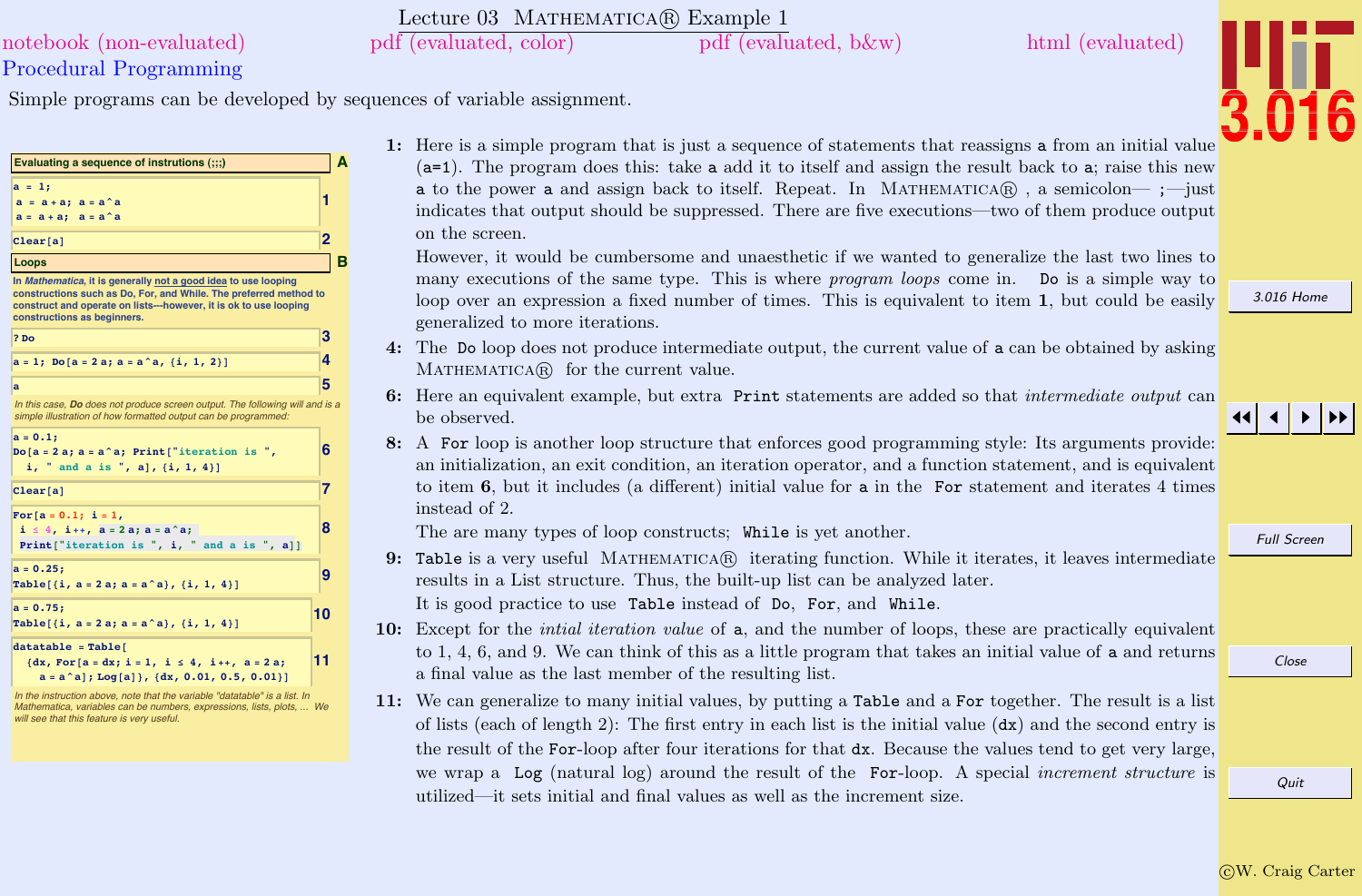Quit

# $ListPlot[datatable]$

- 1: The data produced from the last example can be plotted. It is apparent that there is a minimum between initial values of 0.1 and 0.3. But, it will be difficult to see unless the visualization of the plot can be controlled.
- 3: By specifying the List Plot's option for the range of the y-like variable, the character of the minimum can be visually assessed.
- 4: It is likely that Mathematica <sup>R</sup> has functions to find minima; here we look for likely suspects.
- 5: FindMinimum is a fairly sophisticated function to obtain the minimum of an expression in a specified range, even if the function only returns a numerical result. Here FindMinimum is used, to find a very high precision approximation to the minimum observed in item 3. The function is our **For-loop** with a variable xvalue as the initial value. We ask FindMinimum to hunt for the xvalue that minimizes the ( Log of the) For-loop.
- 7: This is a fairly advanced example—beginning students should not worry about understanding it yet. Nest is a sophisticated method of repeated applications of a function (i.e.,  $f(f(f(x)))$ ) is nesting the function f three times on an argument x). It is equivalent to the previous methods of producing the iterative structure, but now the result is an expression with a variable x that plays the role of the initial value. This concept uses *Pure Functions* which are produced by the ampersand  $\&$ .
- 8: The minimum of the function can be analyzed the standard way, here by taking derivatives with D. It would not be amusing (that is, for most of us) to find this derivative by hand.
- 9: FindRoot is sophisticated numerical method to obtain the zero of an expression in a specified range.

# [notebook \(non-evaluated\)](http://pruffle.mit.edu/3.016-2012/Notebooks/L03/Lecture-03.nb) [pdf \(evaluated, color\)](http://pruffle.mit.edu/3.016-2012/pdf/L03/Lecture-03-2-COL.pdf) [pdf \(evaluated, b&w\)](http://pruffle.mit.edu/3.016-2012/pdf/L03/Lecture-03-2-BW.pdf) [html \(evaluated\)](http://pruffle.mit.edu/3.016-2012/html/Lecture-03/HTMLLinks/index_2.html)

## Plotting Lists of Data and Examples of Deeper MATHEMATICA(R) Functionality

This demonstrates how visualizing data can be combined with other functions to perform analysis. Here, we show that the little iterative program produces a minimum and then we analyze the minimum with two different methods.

| Options[ListPlot]                                                                                                                                                                                                                                                                                                                                          | $\overline{\mathbf{2}}$ |                               |
|------------------------------------------------------------------------------------------------------------------------------------------------------------------------------------------------------------------------------------------------------------------------------------------------------------------------------------------------------------|-------------------------|-------------------------------|
| Note that the options are written as Rules.                                                                                                                                                                                                                                                                                                                |                         |                               |
| ListPlot[datatable, PlotRange $\rightarrow$ {250, 500},<br>$PlotStyle \rightarrow PointSize[0.025]]$                                                                                                                                                                                                                                                       | 3                       | 1                             |
| $? * Minimum*$                                                                                                                                                                                                                                                                                                                                             | 4                       |                               |
| $FindMinimum[For[a = xvalue;$<br>$i = 1$ , $i \le 4$ , $i_{++}$ , $a = 2a$ ; $a = a^a$ ];<br>Log[a], {xvalue, 0.15, 0.25}]                                                                                                                                                                                                                                 | 5                       | ć                             |
| By going into the Help Browser, you can see that the output of FindMini-<br>mum is a list, the first element of which is the functions minimum value,<br>and the second is a Rule specifing where the minimum occurs.                                                                                                                                      |                         | $\overline{\phantom{a}}$<br>ŀ |
| Lets try and do the above the hard way. I will use Nest to recursively<br>apply the function 4 times (I am just using a shorthand here, we can<br>ignore the use of Nest for this course). You can see that it works. Don't<br>worry about it, but if you want to know about it, use the Help Browser to<br>get information about Nest and Pure Functions. |                         |                               |
| Clear[x]                                                                                                                                                                                                                                                                                                                                                   | 6                       |                               |
| $fx = Nest[(2 \#)' (2 \#) & x, x, 4]$                                                                                                                                                                                                                                                                                                                      | 7                       |                               |
| Take it derivative and set equal to zero                                                                                                                                                                                                                                                                                                                   |                         |                               |
| $dfx = D[fx, x]/\sinh(y)$                                                                                                                                                                                                                                                                                                                                  | 8                       |                               |
| Finding the zero of this will not be easy but FindRoot claims it can do<br>it                                                                                                                                                                                                                                                                              |                         |                               |
| FindRoot $[dfx, {x, .1, .3}]$                                                                                                                                                                                                                                                                                                                              | 9                       | ٤                             |
|                                                                                                                                                                                                                                                                                                                                                            |                         |                               |
|                                                                                                                                                                                                                                                                                                                                                            |                         | į                             |
|                                                                                                                                                                                                                                                                                                                                                            |                         |                               |
|                                                                                                                                                                                                                                                                                                                                                            |                         |                               |
|                                                                                                                                                                                                                                                                                                                                                            |                         |                               |

[3.016 Home](http://pruffle.mit.edu/3.016-2012/)

Full Screen

JJ J I II

Close



## Lecture 03 MATHEMATICA(R) Example 2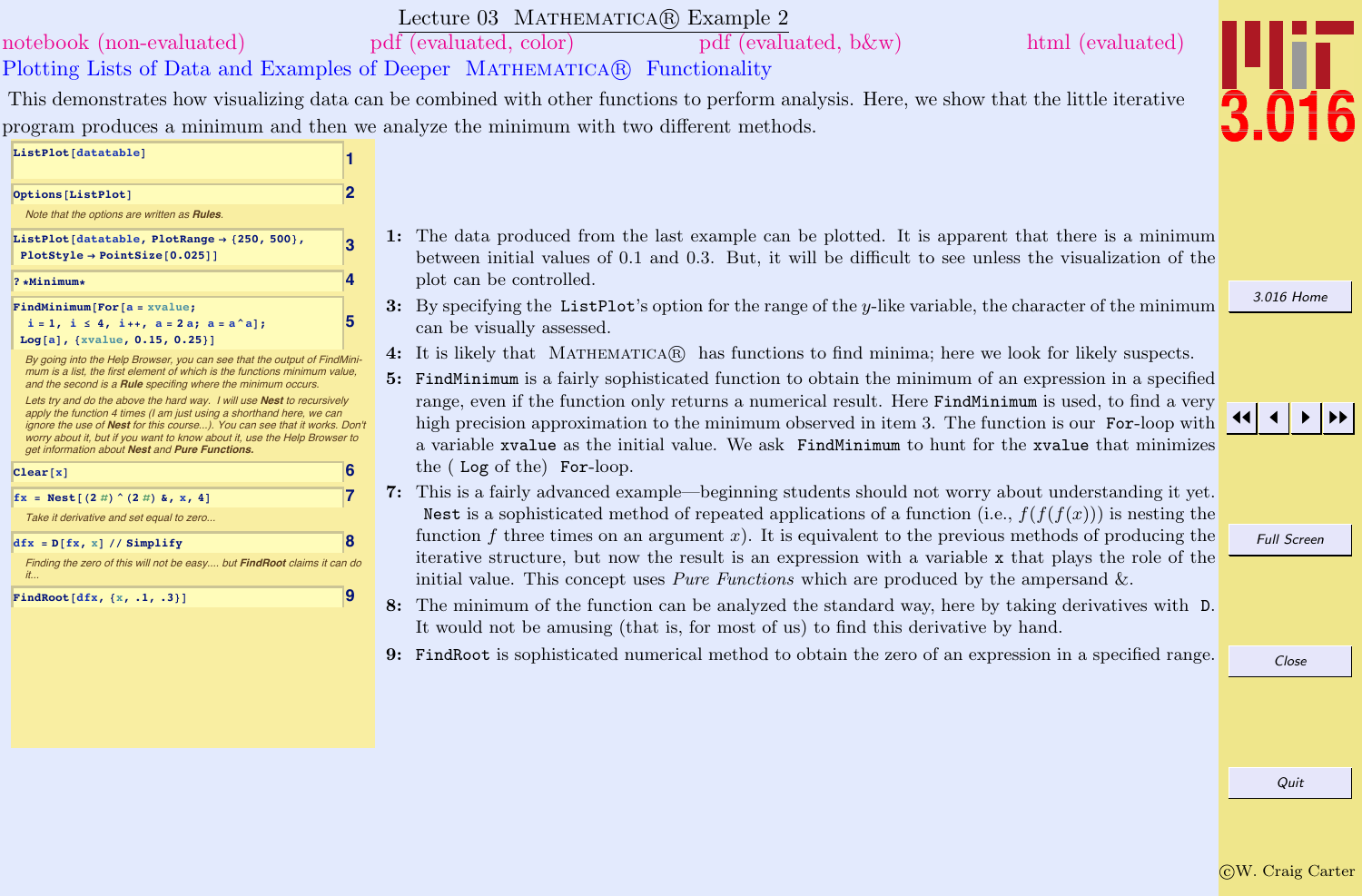Very complex expressions and concepts can be built-up by loops, but within MATHEMATICAR the complexity can be buried so that only the interesting parts are apparent and shown to the user.

Sometimes, as complicated expressions are being built up, intermediate variables are used. Consider the value of i after running the program:

FindMinimum[For[a = dx; i = 1, i  $\leq 4$ , i++, a = 2a; a = a $\triangle$ a]; Log[a],  $\{dx, 0.15, 0.25\}$ ]; the value of i (in this case 5) has no useful meaning anymore. If you had defined a symbol such as x = 2i previously, then x would now have the value of 10, which is probably not what was intended. It is much safer to localize variables—in other words, to limit the scope of their visibility to only those parts of the program that need the variable and this is demonstrated in the next example. Sometimes this is called a "Context" for the variable in a programming language; MATHEMATICA(R) has contexts as well, but should probably be left as an advanced topic.



[3.016 Home](http://pruffle.mit.edu/3.016-2012/)

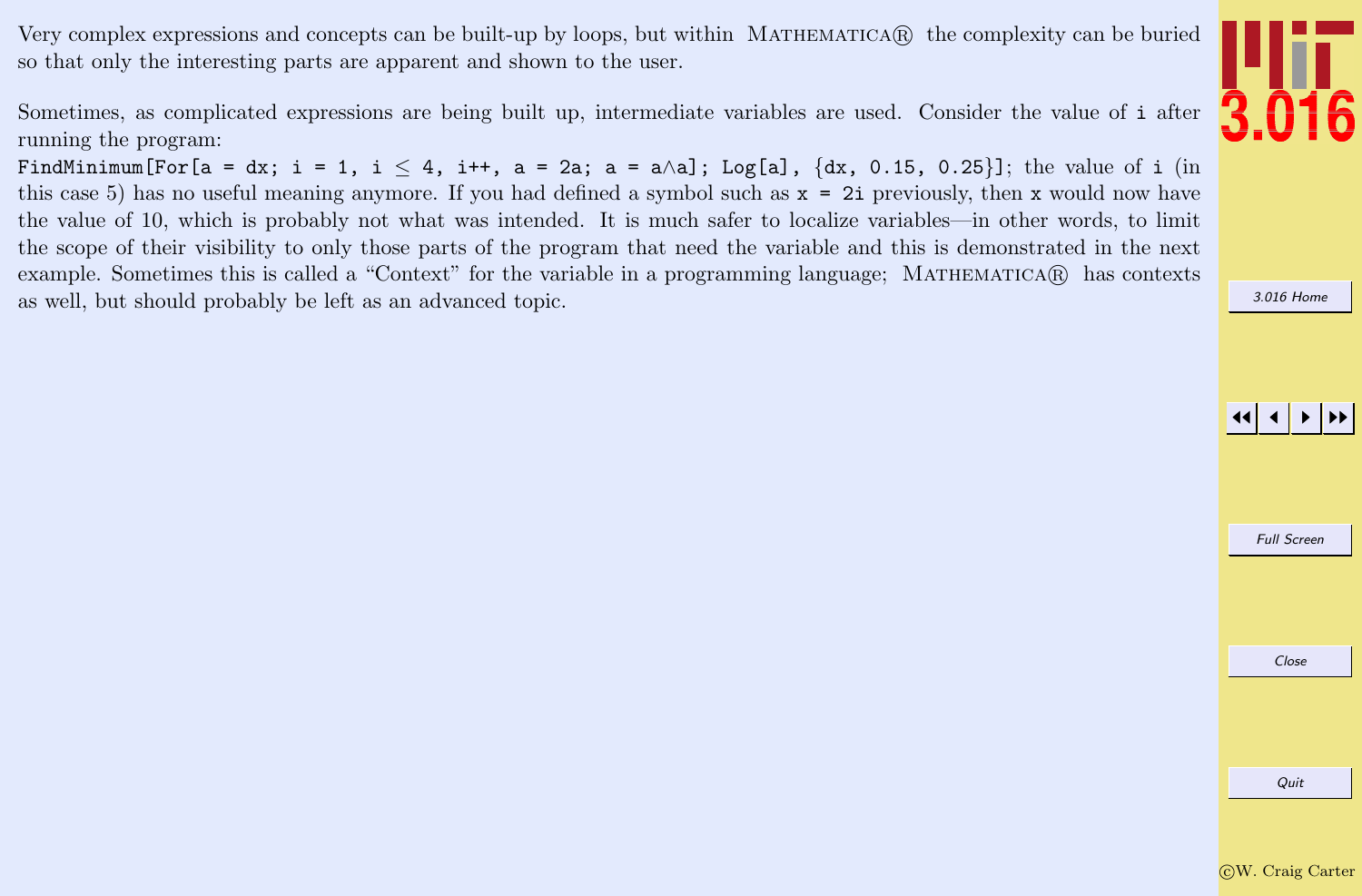Lecture 03 MATHEMATICA(R) Example 3 [notebook \(non-evaluated\)](http://pruffle.mit.edu/3.016-2012/Notebooks/L03/Lecture-03.nb) [pdf \(evaluated, color\)](http://pruffle.mit.edu/3.016-2012/pdf/L03/Lecture-03-3-COL.pdf) [pdf \(evaluated, b&w\)](http://pruffle.mit.edu/3.016-2012/pdf/L03/Lecture-03-3-BW.pdf) [html \(evaluated\)](http://pruffle.mit.edu/3.016-2012/html/Lecture-03/HTMLLinks/index_3.html)

Making Variables Local and Using Switches to Control Procedures

**4**

**6**

Describes the use of Module to "hide" a variable: consider the variable a from the first item in the above example—its intermediate values during iteration are not always important. Suppose you wish to use the symbol a later, that it played an intermediate role hence

was not used, and may easily be forgotten. It is good practice to make such variables 'local' to their own functions.

[3.016 Home](http://pruffle.mit.edu/3.016-2012/)



Full Screen

Close

## An example of a logical switch is demonstrated for If. **Local Variables 1 xvalue a CurrentValueofA = a; 2 3 xvalue = SnickerDoodle; a = HappyGoLucky; Module@ <sup>8</sup>xvalue, a, maxiteration <sup>=</sup> 4, solution, <sup>i</sup><, solution =**  $[For [a = xvalue; i = 1,$ **<sup>i</sup> § maxiteration, <sup>i</sup>++, <sup>a</sup> <sup>=</sup> <sup>2</sup> a; <sup>a</sup> <sup>=</sup> a^aD;**  $Log[a]$ , {xvalue, 0.15, 0.25}]; **Print**  $[xvalue / . . .$  **solution**  $[[2]]$ **D**

**xvalue a solution**

**Switches: If, Which**

### $a = Prime[23] + Prime[62] + Prime[104]$ **If@PrimeQ@aD, Print@a , " is a Prime Number"D, Print@a, " is not Prime, its divisors are ",**  $Divisors[a]]$ , **Print@"I have no idea what you are asking me to do!"<sup>D</sup> D**

[The above program is ok, but not very useful because it only works for](http://pruffle.mit.edu/3.016-2012/html/Lecture-03/HTMLLinks/index_3.html) the current value of **<sup>a</sup>**. It would be more useful to have something that worked for any value of a and could use it over again-that is, turn it into a tool. This involves patterns and function definitions.

- 1: The symbols xvalue and a are left over from the last example, even though they played only an intermediate role for the final result. It is not unusual to run the same MATHEMATICA $\circledR$  for a day or more—it would be easy to forget that values have been assigned to symbols.
- 2: This could lead us to mistakenly use its value later as though it might be undefined. This is a common error.
- 3: The production of such errors can be reduced with a programming practice known as localized variables (also known as variable-scoping). The idea is to hide the variable within its own structure the variable is said to have a limited *scope*. Module provides a function for doing this. Here symbols xvalue and a have set values before the call to Module, but any value that is changed inside of Module has no effect on its "global" value in the rest of the MATHEMATICA® session.. Using Module is good programming practice for creating your own functions.
- 4: Even though Module changed the symbols xvalue and a, and used an internal variable solution, there should be no effect outside of Module.
- 6: It is useful to build functions that are "smart" (or appear to be so, by applying rules of logic). Here, a simple example of the use of If will be applied to a symbol which is the sum of the  $23^{rd}$ ,  $62^{nd}$ , and  $104^{th}$  prime numbers.

This is a simple program. First, it checks if a is prime using the query-function PrimeQ. If the check is true, then it prints a message saying so, and then returns control to the MATHEMATICAR kernel. If the check is false, then it prints out a message and some more useful information about the fact it isn't prime using Divisors. If the statement cannot be determined to be true or false, a message to that effect is printed.

c W. Craig Carter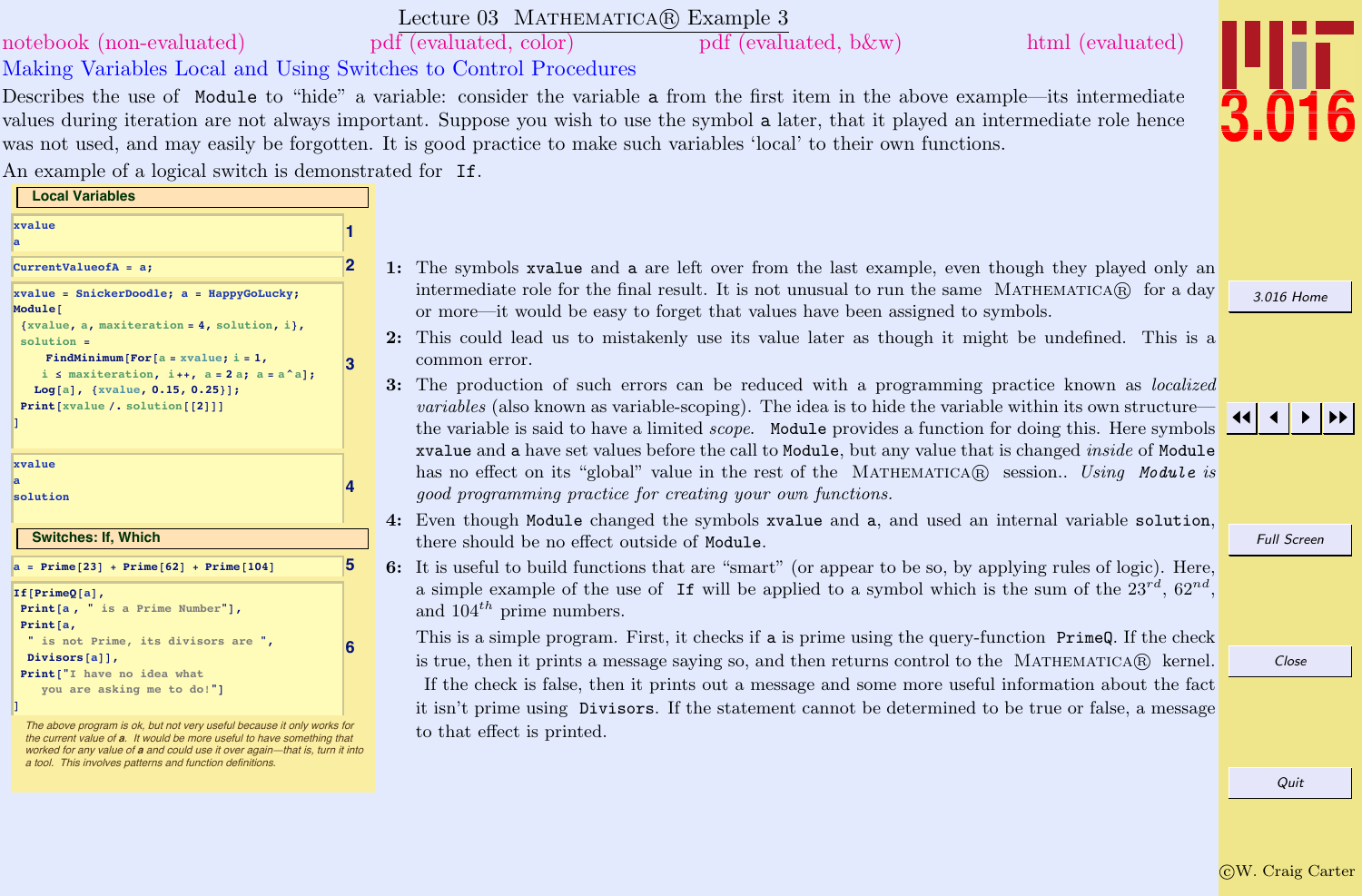Patterns are extremely important in mathematics and in MATHEMATICAR. The goal for beginners should be to master how to create your own functions: understanding how to use patterns is essential to creating your own functions in MATHEMATICA(R)

.

In MATHEMATICAR, the use of the underscore, , means "this is a placeholder for something that will be used later." In other words, you may want to perform a predictable action on an object (e.g., find the value of its cosine, determine if it is prime, plot it), but want to create the *action before the object exists*. We create the action using a pattern  $($ ), the arbitrary object, and create fixed operations on the pattern.

Usually, one needs to name the pattern to make it easier to refer to later. The pattern gets named by adding a head to the underscore, such as SomeVariableName., and then you can refer to whatever pattern matched it with the name SomeVariableName.

This is a bit abstract and probably difficult to understand without the aid of a few examples. We start with patterns and replacement in the following example, and then build up to functions in the next example.



[3.016 Home](http://pruffle.mit.edu/3.016-2012/)

## JJ J I II

Full Screen

Close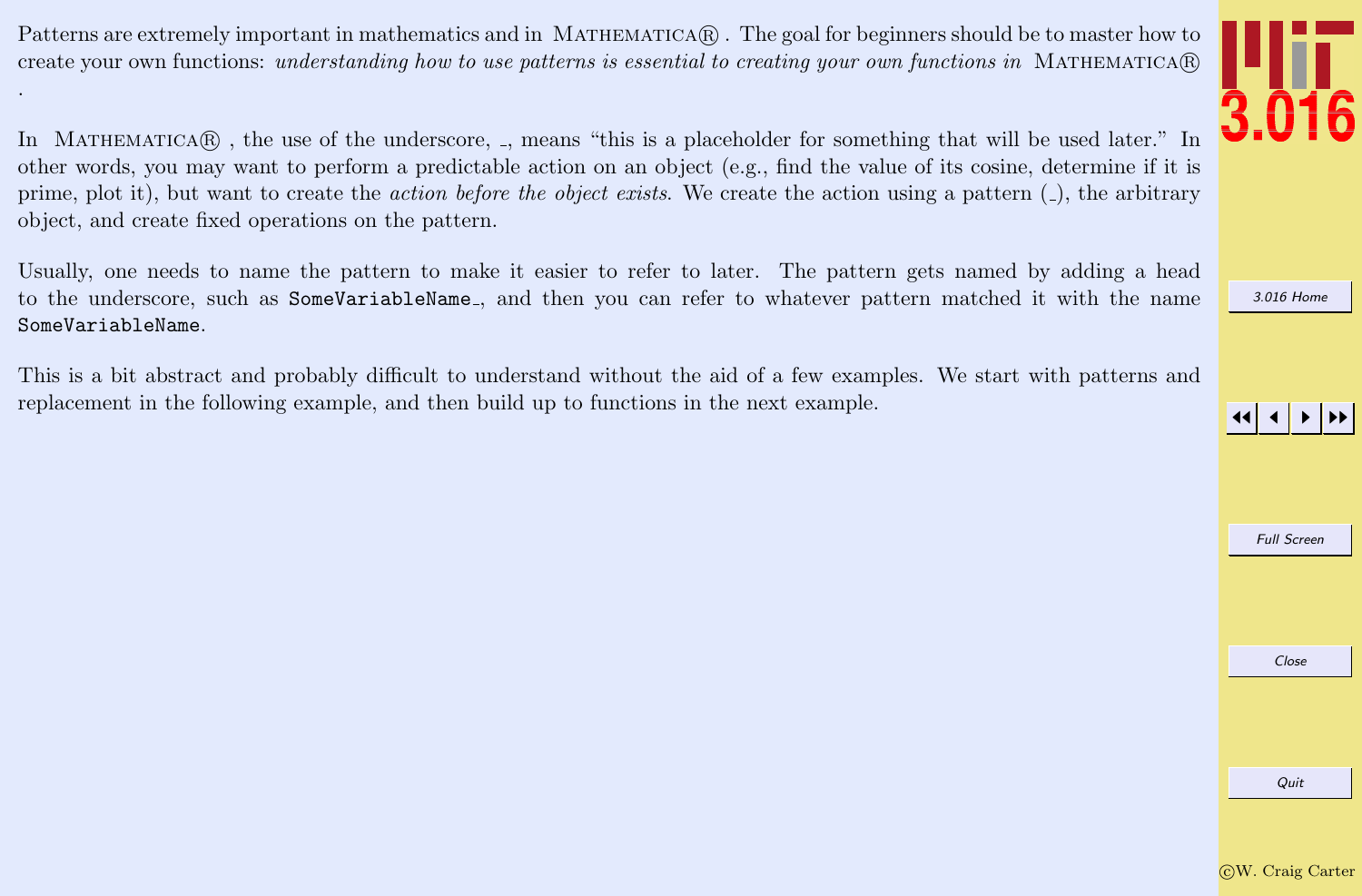## Operating with Patterns [notebook \(non-evaluated\)](http://pruffle.mit.edu/3.016-2012/Notebooks/L03/Lecture-03.nb) [pdf \(evaluated, color\)](http://pruffle.mit.edu/3.016-2012/pdf/L03/Lecture-03-4-COL.pdf) [pdf \(evaluated, b&w\)](http://pruffle.mit.edu/3.016-2012/pdf/L03/Lecture-03-4-BW.pdf) [html \(evaluated\)](http://pruffle.mit.edu/3.016-2012/html/Lecture-03/HTMLLinks/index_4.html)

Patterns are identified by the underscore , and the matched pattern can be named for later use (e.g., thematch).

Lecture 03 MATHEMATICA(R) Example 4

| AList = {first, second,<br>third = $2$ first, fourth = $2$ second}                                         | 1  |
|------------------------------------------------------------------------------------------------------------|----|
| AList /. $\{2a \rightarrow a\}$                                                                            | 2  |
| Clear[a]                                                                                                   | 3  |
| AList /. $\{2a \rightarrow a\}$                                                                            | 4  |
| AList /.<br>${p_ , q_ , r_ , s_ } \rightarrow {p, pq, pqr, pqrs}$                                          | 5  |
| $\{2, 0.667, a/b, Pi\}$ /. $\{p_1\}$ / $\{p_2\}$ + p One }                                                 | 6  |
| all by itself stands for anything. x also stands for anything, but gives<br>anything a name for later use. |    |
| AList /. $\rightarrow$ AppleDumplings                                                                      | 7  |
| PaulieNoMealX = Sum[b[i] $x^i$ , {i, 2, 6}]                                                                | 8  |
| PaulieNoMealX /. $x^n \rightarrow nx^n (n-1)$                                                              | 9  |
| Make the rule work for any polynomial                                                                      |    |
| DerivRule = $q \wedge n \rightarrow n q \wedge (n-1)$ ;                                                    | 10 |
| PaulineOMealY = Sum[c[i] $z^i$ , {i, 2, 6}]                                                                | 11 |
| PaulineOMealY /. DerivRule<br>PaulieNoMealX / . DerivRule                                                  | 12 |
| Another problem is that it will not work for first-order and zeroeth-order<br>terms                        |    |
| PaulENoMiel = $Sum[c[i] \tHoneyBee^i, {i, 0, 6}]$                                                          | 13 |
| PaulENoMiel /. DerivRule                                                                                   | 14 |
| This could be fixed, but it would be much easier to do so by defining<br>functions of a pattern.           |    |
| It is also possible to have a pattern apply conditionally.                                                 |    |
| Cases $[{1, 2}, {2, 1}, {a, b}, {2, 84}, 5],$<br>{first, second } /; first < second]                       | 15 |

- 1: Construct an example AList =  $\{first, second, 2first, 2second\}$  to demonstrate use of pattern matching. We will try to replace members that match 2 something with something There is an instructive error in the first try.
- 2: The rule is applied to AList through the use of the operator /. (short-hand for ReplaceAll). The pattern here is "two multiplied by something." The symbol a should a placeholder for *something*, but a was already defined and so the behavior is probably not what was wanted: 2 something was replaced by the current value of a. Another (probably better, but better left until later) usage is the delayed ruleset :->.
- 4: After a has been cleared, the symbol a is free to act as a placeholder. In other words, a takes on the temporary value of the last match. The effect of applying the rule is  $2\times all$  somethings are replaced by the pattern represented by a which takes a temporary value of each something.
- 5: Here is an example that uses each member of a four-member list, names the members, and then uses a rule to operate on the entire list. Study this example until you understand it.
- 6: The types of things that get pattern-matched can be restricted by adding a pattern qualifier to the end of the underscore. Here, we restrict the pattern matching to those objects that are Integer. The first replacement makes sense; however, the third member of the list is understood by considering that the internal representation of  $a/b$  is  $a \times Power[b,-1]$ —the -1 is what was matched.
- 7: It is not necessary to name a pattern, but it is a good idea if the match is to be used again later. Here, the first thing that gets matched (the list itself) is replaced with the new symbol.
- 8: For a simple (incomplete and not generally useful) example of the use of patterns, an example producing symbolic derivative of a polynomial will be developed. Here, a polynomial PaulNoMealX in x is defined using Sum.

[3.016 Home](http://pruffle.mit.edu/3.016-2012/)

JJ J I II

Full Screen

Close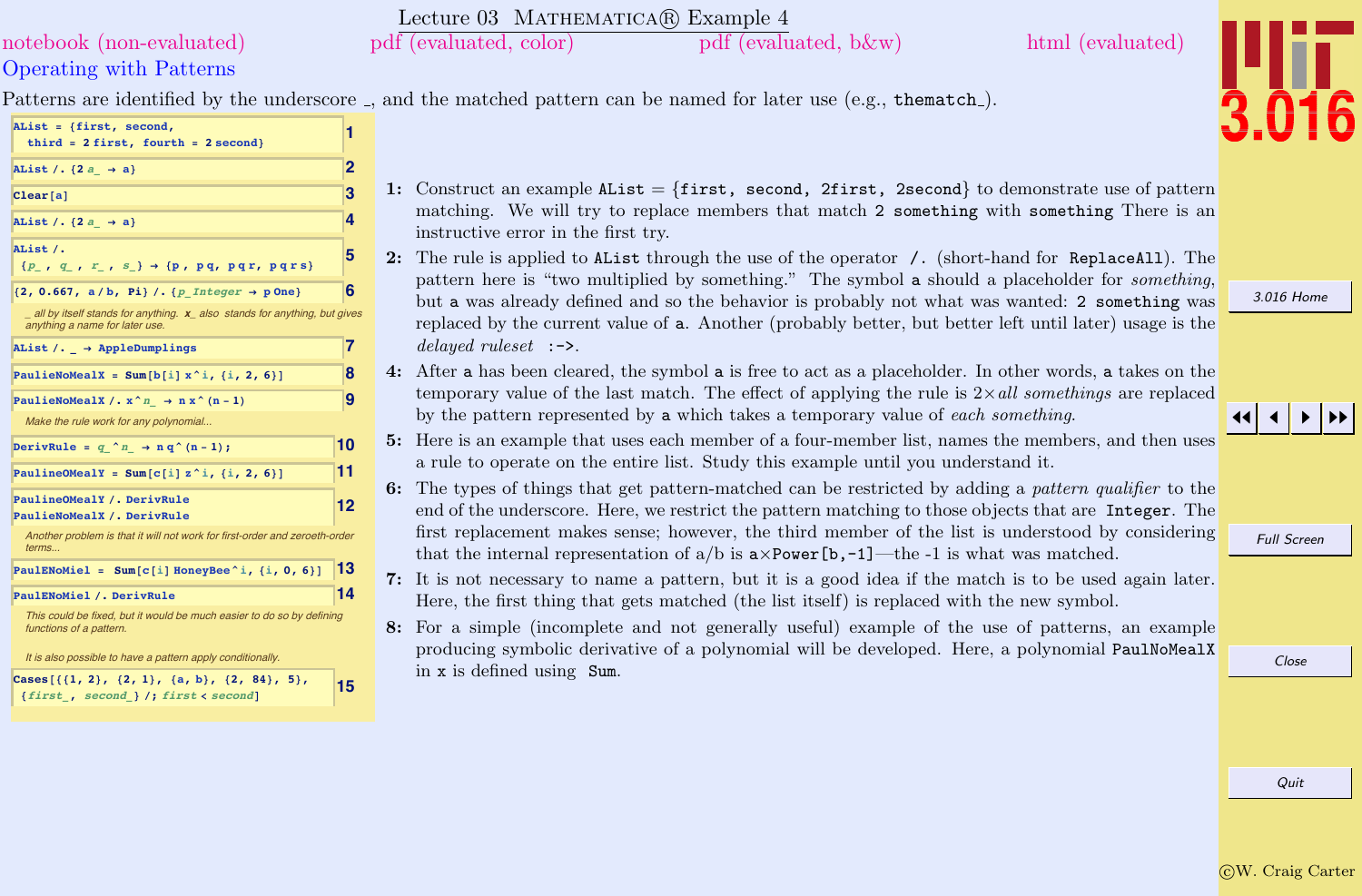## Lecture 03 MATHEMATICA(R) Example 5 Immediate  $(=)$  and Delayed  $(:=)$  Assignments

Download [notebooks,](http://pruffle.mit.edu/3.016-2012/Notebooks/L03/Lecture-03.nb) [pdf\(color\),](http://pruffle.mit.edu/3.016-2012/pdf/L03/Lecture-03-5-COL.pdf) [pdf\(bw\),](http://pruffle.mit.edu/3.016-2012/pdf/L03/Lecture-03-5-BW.pdf) or [html](http://pruffle.mit.edu/3.016-2012/html/Lecture-03/HTMLLinks/index_5.html) from [http://pruffle.mit.edu/3.016-2012.](http://pruffle.mit.edu/3.016-2012)

Sometimes we wish to set a variable immediately and intend for its value to not change until it is reset—for this immediate assignment is used. If the variable is to depend on when it is used, or the context in which it is used, delayed assignment  $( := )$ is in order.

1: Here we set a symbol to the current date. Its value get set as soon as the cell is evaluated, because it is assigned with immediate assignment  $(=)$ 

2: The value does not change, even though the value of DateString would change.

Full Screen Close 4: To get a variable that will update whenever it is queried, a *delayed assignment*  $(:=)$  is used. In this case, the assignment is not made until the variable is evaluated. And, if the value is queried again, the variable gets updated. : Here is an example that uses Pause to demonstrate the effect of a delayed assignment. : Here is an example that uses Pause to demonstrate the effect of a delayed assignment. : Here is an example that uses Pause to demonstrate the effect of a delayed assignment. : Here is an example that uses Pause to demonstrate the effect of a delayed assignment. : Here is an example that uses Pause to demonstrate the effect of a delayed assignment. : Here is an example that uses Pause to demonstrate the effect of a delayed assignment. : Here is an example that uses Pause to demonstrate the effect of a delayed assignment. : Here is an example that uses Pause to demonstrate the effect of a delayed assignment.

[3.016 Home](http://pruffle.mit.edu/3.016-2012/)

JJ J I II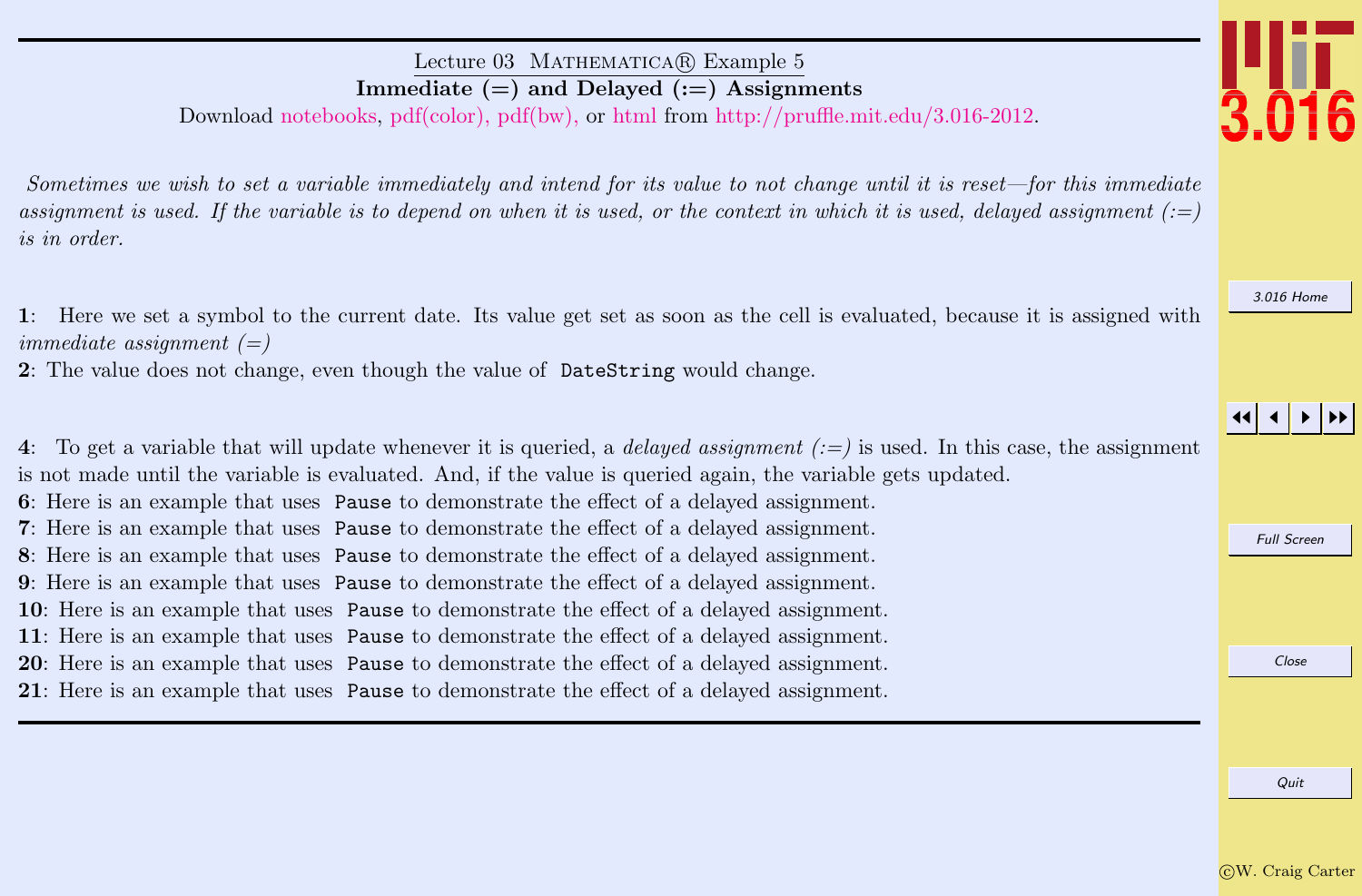Quit

| Defining functions with patterns probably combines the most useful<br>aspects of Mathematica. Define a function that takes patten matching x<br>as its first argument and an argument matching n as its second argument<br>and returns $x$ to the $n^{th}$ power: |                         |                                           |
|-------------------------------------------------------------------------------------------------------------------------------------------------------------------------------------------------------------------------------------------------------------------|-------------------------|-------------------------------------------|
| $f[x , a] = x^a;$<br>(*This is not a good way to define<br>a function, we will see why later*)                                                                                                                                                                    | 1                       | F<br>1:<br>ľ                              |
| f[2, 3]<br>f[y, z]                                                                                                                                                                                                                                                | $\overline{\mathbf{2}}$ | t<br>$\epsilon$<br>r                      |
| This works fine, but suppose we had defined x ahead of time                                                                                                                                                                                                       |                         | 2:<br>(                                   |
| $x = 4$                                                                                                                                                                                                                                                           | 3                       | a                                         |
| $f[x, a] = x^a;$<br>(*This is not a good way to define<br>a function, we will see why later*)                                                                                                                                                                     | 4                       | $3 - 67$<br>a                             |
| f[2, 3] $(*will now be 4^3,$<br>which is probably not what<br>the programmer had in mind*)                                                                                                                                                                        | 5                       | $\overline{C}$<br>$\epsilon$<br>$7 - 12:$ |
| f[y, z]                                                                                                                                                                                                                                                           | 6                       | f                                         |
| Better Functions with Delayed Assignment (:=)                                                                                                                                                                                                                     |                         | i:                                        |
| $x = 4$<br>$a = ScodyDoo$                                                                                                                                                                                                                                         | 7                       | $\epsilon$<br>F                           |
| $f[x , a] := x^a$                                                                                                                                                                                                                                                 | 8                       | T                                         |
| f[2, 5]                                                                                                                                                                                                                                                           | 9                       | ľ                                         |
| f[y, z]                                                                                                                                                                                                                                                           | 10                      | V<br>r                                    |
| f[x, a]                                                                                                                                                                                                                                                           | 11                      | ŋ                                         |
| f[a, x]                                                                                                                                                                                                                                                           | 12                      |                                           |
| Clear[f]                                                                                                                                                                                                                                                          | 13                      |                                           |

**Defining Functions with Patterns**

## Lecture 03 MATHEMATICA(R) Example 6

[notebook \(non-evaluated\)](http://pruffle.mit.edu/3.016-2012/Notebooks/L03/Lecture-03.nb) [pdf \(evaluated, color\)](http://pruffle.mit.edu/3.016-2012/pdf/L03/Lecture-03-6-COL.pdf) [pdf \(evaluated, b&w\)](http://pruffle.mit.edu/3.016-2012/pdf/L03/Lecture-03-6-BW.pdf) [html \(evaluated\)](http://pruffle.mit.edu/3.016-2012/html/Lecture-03/HTMLLinks/index_6.html)

Creating Functions using Patterns and Delayed Assignment

Understanding this example is important for beginners to MATHEMATICA $\mathbb{R}$ !

The real power of patterns and replacement is obtained when defining functions. Examples of how to define functions are presented.

Here is an example of a pattern: a symbol  $f$  is defined such that if it is called as a function with a pattern of two named arguments  $x$  and  $a$ , then the result is what ever  $x^a$  evaluated to be when the function was defined. Don't emulate this example—it is not usually the best way to **define a function.** In words you are telling MATHEMATICA $\circledR$ , "any time you see f[thing,doodad] replace it with the current value of thingdoodad."

- Our example appears to work, but only because our pattern variables,  $x$  and  $a$  had no previous assignment.
- This shows why this can be a bad idea.  $f$  with two pattern-arguments, is assigned when it is defined, and therefore if either x or a was previously defined, then the definition will permanently reflect that definition. The =-assignment is performed immediately and anything on the right-hand-side will be evaluated with their immediate values.

What we really want to tell MATHEMATICA $\circledR$  in words is, "I am going to call this function in the iuture. I want to define the function now, but I don't want MATHEMATICA® to evaluate it until it is called; use the pattern-matching variables when you evaluate it later." This involves use *delayed* assignment which appears as :=.

For beginning users to  $MATHEMATICA$ , this is the best way to define functions.

In a delayed assignment, the right-hand-side is not evaluated until the function is called and then the patterns become transitory until the function returns its result. This is usually what we mean when we write  $y(x) = ax^2$  mathematically—if y is given a value x, then it operates and returns a value related to that  $x$  and not any other  $x$  that might have been used earlier.

This is the prototype for function definitions.

Full Screen



## [3.016 Home](http://pruffle.mit.edu/3.016-2012/)



Close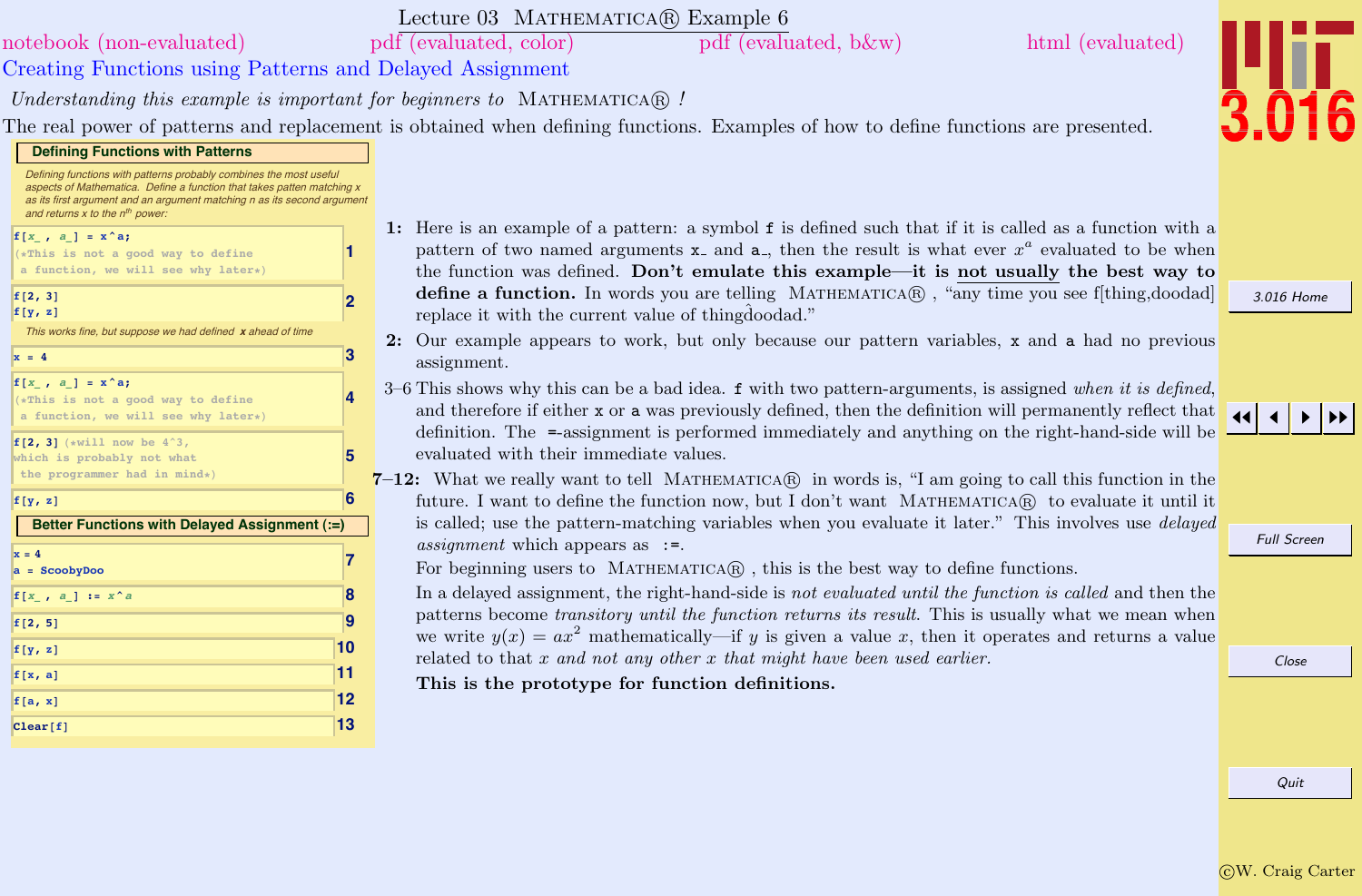Until you become more familiar with MATHEMATICA $\hat{R}$ , it is probably a good idea to get in the habit of defining all function with delayed assignment  $()=$  instead of immediate assignment  $(=)$ . With delayed assignment, MATHEMATICAR does not evaluate the right-hand-side until you ask it to perform the function. With immediate assignment, the right-hand-side is evaluated when the function is defined making it much less flexible because your name for the pattern may get "evaluated away."

Defining functions are essentially a way to eliminate repetitive typing and to "compactify" a concept. This "compactification" is essentially what we do when we define some function or operation (e.g.,  $cos(\theta)$  or  $\int f(x)dx$ ) in mathematics—the function or operation is a placeholder for something perhaps too complicated to describe completely, but sufficiently understood that we can use a little picture to identify it.

Of course, it is desirable for the function to do the something reasonable even if asked to do something that might be unreasonable. No one would buy a calculator that would try to return a very big number when division by zero occurs—or would give a real result when the arc-cosine of 1.1 is demanded. Thus, a bit of care is advisable when defining functions: you want them to behave reliably in the future when you have forgotten what you have done. Functions should probably be defined so that they can be reused, either by you or someone else. The conditions for which the function can work should probably be encoded into the function. In MATHEMATICA $\mathbb{R}$  this can be done with restricted patterns.





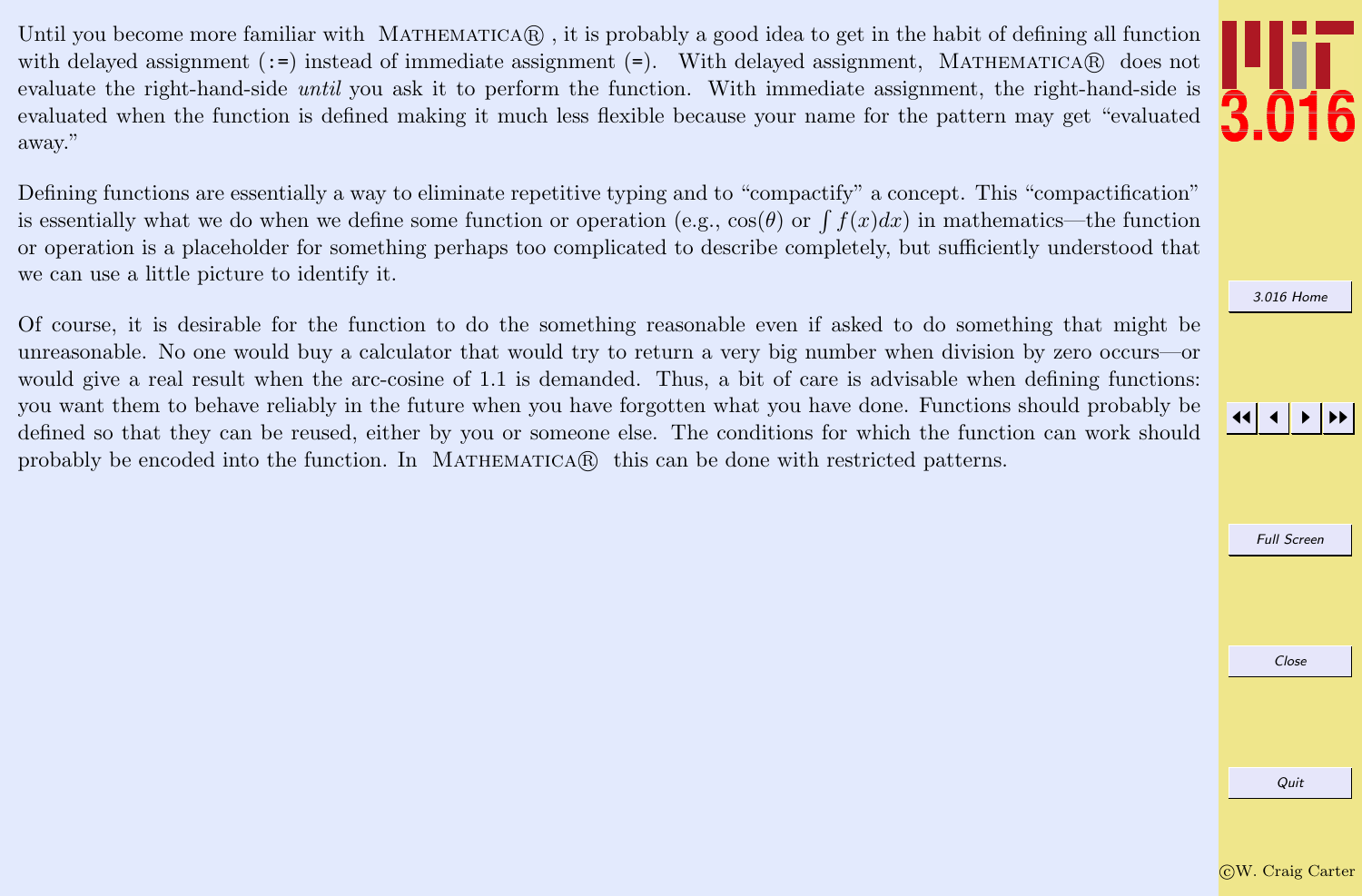## Lecture 03 MATHEMATICA(R) Example 7 Functional Programming with Recursion: Functions that are Defined by Calling Themselves [notebook \(non-evaluated\)](http://pruffle.mit.edu/3.016-2012/Notebooks/L03/Lecture-03.nb) [pdf \(evaluated, color\)](http://pruffle.mit.edu/3.016-2012/pdf/L03/Lecture-03-7-COL.pdf) [pdf \(evaluated, b&w\)](http://pruffle.mit.edu/3.016-2012/pdf/L03/Lecture-03-7-BW.pdf) [html \(evaluated\)](http://pruffle.mit.edu/3.016-2012/html/Lecture-03/HTMLLinks/index_7.html) This is an example of how one might go about defining a function to return the factorial of a number. Instructive mistakes are introduced and, in the following example, we will make the function behave better with incremental improvements. We will also show how to speed up programs by trading memory for speed.

The canonical programming example is the factorial function  $n! =$  $(n)x(n-1) x(n-2)x$   $\therefore$  x(1) where  $0! = 1$ ; here is a reasonably clever way to use the fact that  $(n+1)! = (n+1)xn!$ 



Ooops, This isn't what was expected, but upon reflection it is correct--we forgot to define a part of the rule. (Note also that the message window produced an error about recursion limits) Add the second part of the definition. Here, we don't use delayed evaluation (:=) because we want to assign a value immediately.

| $factorial[0] = 1;$ |  |
|---------------------|--|
| factorial [120]     |  |
| factorial [257]     |  |

Here is where the recursion limit comes in : our function keeps on calling itself (i.e., recursively). Unless a limit is set the program would keep running forever. Mathematica builds in a limit to how many times a function will call itself:

| SRecursionLimit                         | 6 |
|-----------------------------------------|---|
| SRecursionLimit = $2^{\wedge}11$        |   |
| <b>Speed versus Memory in Functions</b> |   |
| Timing [factorial [2000]] [[1]]         |   |

[Using immediate assignment in a function: spending memory to buy time:](http://pruffle.mit.edu/3.016-2012/html/Lecture-03/HTMLLinks/index_7.html) Each time the function is called, it makes an extra assignment so that previous values can be recalled if needed.

| $factorial[n] :=$<br>$factorial[n] = n * factorial[n-1]$                                 |            |
|------------------------------------------------------------------------------------------|------------|
| This version takes a bit longer the first time, because we are storing data<br>in memory |            |
| Timinq[factorial[2000][[1]]]                                                             | $\vert$ 10 |

But, the next time it is called, the result is much faster.

**11 1** 

 $\text{Clear}$ **[factorial]** 

- 1: This is a functional definition that will produce the factorial function by recursion because  $(n+1)!$  $(n+1)n!$ —the result for  $n+1$  is obtained by using the previous result for n.
- 2: However, trying this function now will produce an advisory in the MATHEMATICA $\mathbb{R}$  's Message Window, and will not give a satisfactory result because...
- 3: It is necessary to define a place for the recursion to stop. This is done by assigning the factorial of zero to be unity.
- 5: So that recursive functions don't run for ever, leaving no way, a sensible limit is placed on the number of times a function can call itself. MATHEMATICA(R) sets a number of variables such as \$RecursionLimit, that control global behavior.
- 7: However, the user is free to subvert the defaults.
- 8: We will now examine the role of memory and speed, to do this we will need the time it takes MATHEMATICAR to do a computation; this can be obtained with Timing. Timing returns a list of two elements: the first is the time for the computation; the second is the result of the computation. We will only be interested in the first element.
- 9: Consider using the function to find the factorial of 2000, the currently-defined function must call itself about 2000 times to return a value. Suppose a short time later, the value of 2001! is requested. The function must again call itself about 2000 times, even though all the factorials less than 2001's were calculated previously. If *you* were the CPU, you might say "why are you asking me to do this all again? Can't you remember anything?" Unless computer memory is abundant, it seems like a waste of effort to repeat the same calculations over and over.

Here is an example where computation speed is purchased at the cost of memory. The definition of the function uses a delayed assignment  $(:=)$  as well as an immediate assignment  $(=)$ . The delayed assignment defines the function with a pattern—the immediate assignment assigns and stores the value of a symbol. Thus, when the function is called, it makes an assignment as well as the computation.

10–11: Here, we see that it takes a little longer to calculate 2000! (because the CPU is doing memory storage operations), but it takes significantly less time to calculate 2001!.

[3.016 Home](http://pruffle.mit.edu/3.016-2012/)

JJ J I II

Full Screen

Close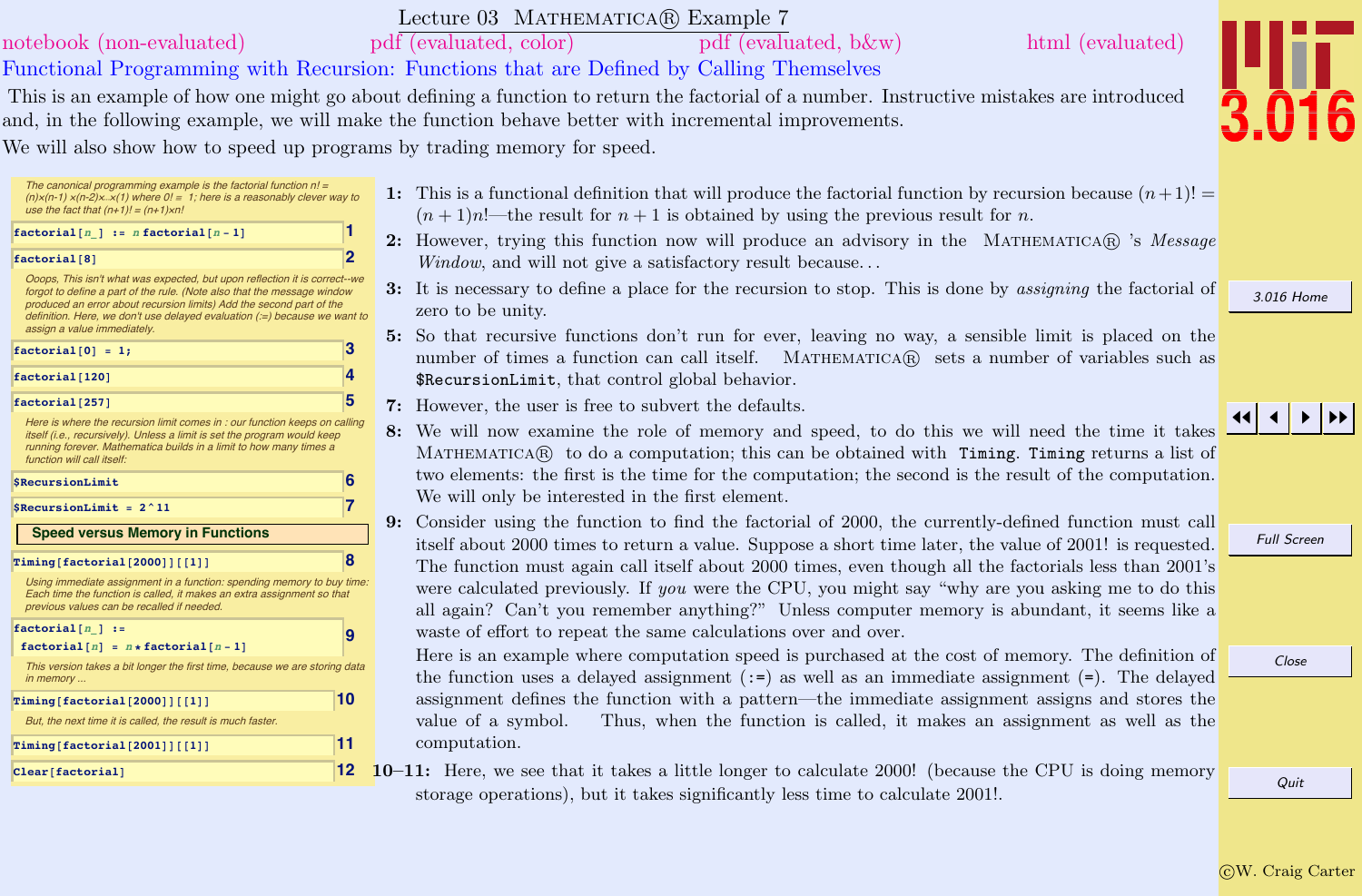|                                                                                                                                                             | Lecture 03 MATHEMATICA(R) Example 8                                                                                            |                    |
|-------------------------------------------------------------------------------------------------------------------------------------------------------------|--------------------------------------------------------------------------------------------------------------------------------|--------------------|
| notebook (non-evaluated)                                                                                                                                    | $pdf$ (evaluated, color)<br>html (evaluated)<br>pdf (evaluated, b&w)                                                           |                    |
| Restricted and Conditional Pattern Matching                                                                                                                 |                                                                                                                                |                    |
|                                                                                                                                                             | Here are demonstrations of how to restrict whether a pattern gets matched by the type of the argument and how to place further |                    |
| restrictions on pattern matching.                                                                                                                           |                                                                                                                                |                    |
| <b>Restrictions on Patterns</b>                                                                                                                             |                                                                                                                                |                    |
| The factorial function is pretty good, but not foolproof as the next few<br>lines will show.                                                                |                                                                                                                                |                    |
| Clear[factorial]                                                                                                                                            |                                                                                                                                |                    |
| $factorial[0] = 1;$                                                                                                                                         |                                                                                                                                |                    |
| $factorial[n] := n * factorial[n-1]$                                                                                                                        | 3: However, what if the previously-defined factorial function were called on a value such as $\pi$ ? It would                  |                    |
| The next line will cause an error to appear on the message screen                                                                                           | recursively call $(\pi - 1)!$ which would call $(\pi - 2)!$ and so on. Thus, this execution would be limited                   |                    |
| 3<br>factorial [Pi]                                                                                                                                         | by the current value of \$RecursionLimit.                                                                                      | 3.016 Home         |
| The remedy is to restrict the pattern:                                                                                                                      | This potential misuse can be eliminated by placing a pattern restriction on the argument of factorial                          |                    |
| 4<br>Clear[factorial]                                                                                                                                       | so that it is only defined for integer arguments.                                                                              |                    |
| $factorial[0] = 1;$<br>5                                                                                                                                    | 5: Here is an improved definition for the <i>factorial</i> function using a pattern type: <b>Integer</b> . The type-           |                    |
| $factorial[n_Integer] := n * factorial[n-1]$                                                                                                                | qualifier at the end of the "" is the internal representation of whatever the argument was (e.g.,                              |                    |
| This time it doesn't produce an error, and returns a value indicating that<br>it is leaving the function in symbolic form for values it doesn't know about. | Integer, Real, Complex, List, Symbol, Rational, etc.). In this case, the factorial function is                                 |                    |
| 6<br>factorial[Pi]                                                                                                                                          | <i>only</i> defined for integer arguments.                                                                                     |                    |
| <b>Functions and Patterns with Tests</b>                                                                                                                    | 6: Now the function should indicate that it doesn't have anything further to do with a non-integer                             |                    |
| However, the definition of factorial still needs some improvement--the                                                                                      | argument.                                                                                                                      |                    |
| next line will cause an error.                                                                                                                              | 7: However, the definition is still not fool-proof because negative integers will not terminate the recursion                  |                    |
| 7<br>$factorial[-5]$                                                                                                                                        | properly.                                                                                                                      | <b>Full Screen</b> |
| 8<br>Clear[factorial]                                                                                                                                       | 9: A pattern can have conditional matching indicated by the _? Query where Query returns true for the                          |                    |
| $factorial[0] = 1;$                                                                                                                                         | conditions that the pattern can be matched (e.g., Positive[2], NonNegative[0], NumberQ[1.2],                                   |                    |
| 9<br>factorial [n Integer? Positive] :=<br>$n * factorial[n - 1]$                                                                                           | StringQ["harpo"] all return True.) In this example, the function's pattern---n_Integer?Positive-                               |                    |
| 10                                                                                                                                                          | might be understood in words as "Match any integer and then test and see if that integer is positive;                          |                    |
| factorial [12]                                                                                                                                              | if so use <b>n</b> as a temporary placeholder for that positive integer."                                                      |                    |
| 11<br>factorial[Pi]                                                                                                                                         |                                                                                                                                | Close              |
|                                                                                                                                                             |                                                                                                                                |                    |
|                                                                                                                                                             |                                                                                                                                |                    |
|                                                                                                                                                             |                                                                                                                                |                    |
|                                                                                                                                                             |                                                                                                                                |                    |
|                                                                                                                                                             |                                                                                                                                | Quit               |
|                                                                                                                                                             |                                                                                                                                |                    |
|                                                                                                                                                             |                                                                                                                                |                    |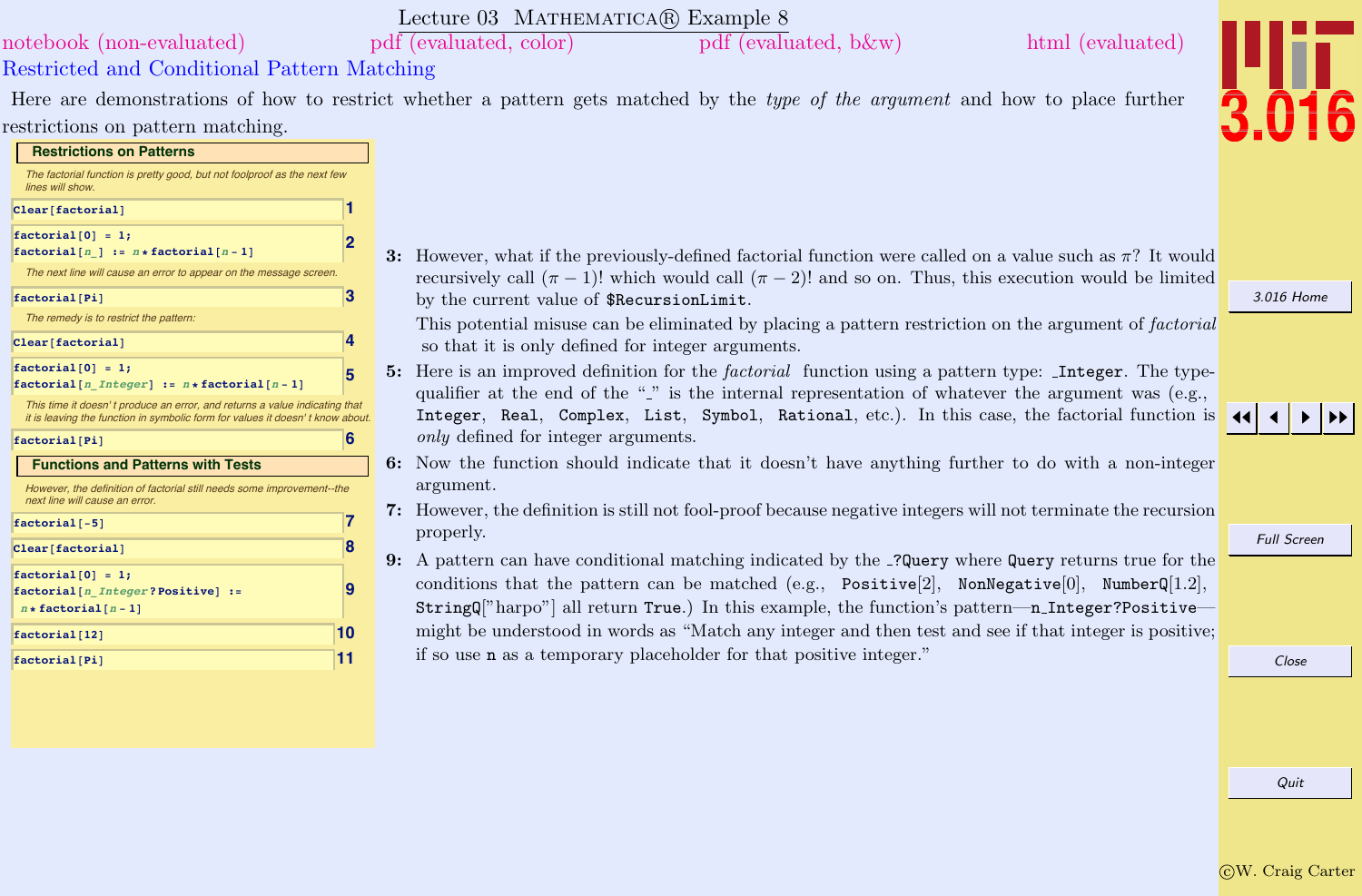|                                                                                                                                                                                                                                                                                   | Lecture 03 MATHEMATICA(R) Example 9                                                                                                                                                                                                                                |                    |
|-----------------------------------------------------------------------------------------------------------------------------------------------------------------------------------------------------------------------------------------------------------------------------------|--------------------------------------------------------------------------------------------------------------------------------------------------------------------------------------------------------------------------------------------------------------------|--------------------|
| notebook (non-evaluated)                                                                                                                                                                                                                                                          | pdf (evaluated, color)<br>pdf (evaluated, b&w)<br>html (evaluated)                                                                                                                                                                                                 |                    |
|                                                                                                                                                                                                                                                                                   | Further Examples of Conditional Pattern Matching; Conditional Function Definitions                                                                                                                                                                                 |                    |
|                                                                                                                                                                                                                                                                                   | A simple example of patterns is demonstrated with graphics. Another method of using conditions is demonstrated.                                                                                                                                                    |                    |
| As a another example, let's define the Sign function. It should be -1 when<br>its argument is negative, $0$ when its argument is zero, and $+1$ when its<br>argument is positive. There are lots of ways to write this function, there is<br>no best way. Whatever works is good. |                                                                                                                                                                                                                                                                    |                    |
| ? Sign                                                                                                                                                                                                                                                                            | 1: As an example, we will try to duplicate MATHEMATICA $\mathbb{R}$ 's definition of Sign.                                                                                                                                                                         |                    |
| Here we write our own version, we don't "name" the pattern because it is<br>not needed in the function definition. It is a bit harder to read this way.<br>but I use it here to be instructive.                                                                                   | 2: Because we want our function to return zero when it gets called with an argument of zero—exact or<br>numerical, immediate assignment is used in the first two lines. (It would probably be better to use                                                        |                    |
| $HeyWhatsYourSign[0] = 0;$<br>$HeyWhatsYourSign[0.0] = 0;$                                                                                                                                                                                                                        | the _? PossibleZeroQ pattern match here, but slower.)                                                                                                                                                                                                              |                    |
| 12<br>HeyWhatsYourSign[ ?Positive] := 1;<br>HeyWhatsYourSign[ ?Negative] := -1;                                                                                                                                                                                                   | Because, we don't need to use the value of the matched pattern we can get by without naming it<br>(i.e., _?Positive). I include this for instruction purposes—if I were writing this function for later                                                            | 3.016 Home         |
| Plot[HeyWhatsYourSign[argument],<br>3<br>{argument, $-\pi$ , e}, PlotStyle $\rightarrow$ Thick]                                                                                                                                                                                   | use, I'd probably go ahead and name the pattern for readability.<br>3: We Plot our function to see if it behaves properly. We use Plot's option PlotStyle->Thick to                                                                                                |                    |
| Plot $[{1 / x, HeyWhatsYourSign[x]/x}],$                                                                                                                                                                                                                                          | make the curve easier to see.                                                                                                                                                                                                                                      |                    |
| $\{x, -1, 1\},\$<br>BaseStyle →                                                                                                                                                                                                                                                   | 4: Here is an example using our function and plotting two curves with more plotting options.                                                                                                                                                                       |                    |
| {FontSize $\rightarrow$ 18, FontFamily $\rightarrow$ "Helvetica"},<br>PlotStyle $\rightarrow$ {{Hue[1], Thickness[0.02]},<br>${Hue[0.66], Thickness[0.01]}\}$                                                                                                                     | 5: The ideal molar entropy of mixing is the sum of $X_i \ln X_i$ for each component i with composition<br>$X_i$ . Because the composition variables are limited to $0 \le X_i \le 1$ , our example ideal molar entropy<br>function should reflect this constraint. |                    |
| <b>Functions with Conditional Definitions</b>                                                                                                                                                                                                                                     | Here we use a <i>conditional definition</i> $(\cdot)$ , to ensure that our X ln X function is never called for any                                                                                                                                                 |                    |
| In thermodynamics, $x \ln(x)$ appears frequently in expressions that involve<br>entropy. The variable x is restricted to $0 \le x \le 1$ .                                                                                                                                        | X that are out-of-bounds. The delayed assignment statement LHS := RHS/; test might be read as,                                                                                                                                                                     |                    |
| $XLog X[x] := XLog[x]/; (x > 0 \& x \le 1)$<br>5<br>$[XLogX[0] = XLogX[0.0] =$                                                                                                                                                                                                    | "If the symbol LHS is called, then evaluate (using whatever patterns might appear in LHS) whether<br>test is true; if true, then evaluate RHS with the appropriate pattern replacements." Note that here,                                                          | <b>Full Screen</b> |
| Limit [xsmall Log [xsmall], $x$ small $\rightarrow$ 0]                                                                                                                                                                                                                            | we make $X = 0$ a special case and not included in our delayed assignment of the function.                                                                                                                                                                         |                    |
| 6<br>XLogX[1.2]                                                                                                                                                                                                                                                                   | Because $\ln x \to -\infty$ as $x \to 0$ , it may not be obvious that $x \ln x \to 0$ as $x \to 0$ . We use Limit to                                                                                                                                               |                    |
| $Plot[XLogX[x] + XLogX[1 - x],$<br>$\{x, -1, 2\}$ , PlotStyle $\rightarrow$ Thick]                                                                                                                                                                                                | determine this behavior and use <i>immediate assignment</i> in our function definition. (This is a case<br>where immediate assignment makes sense; with delayed assignment the Limit function would be                                                             |                    |
|                                                                                                                                                                                                                                                                                   | called each time that $XLog X$ is called on a zero-argument.                                                                                                                                                                                                       | Close              |
|                                                                                                                                                                                                                                                                                   | 7: This is a plot of the ideal molar entropy of mixing for a binary alloy.                                                                                                                                                                                         |                    |
|                                                                                                                                                                                                                                                                                   |                                                                                                                                                                                                                                                                    |                    |
|                                                                                                                                                                                                                                                                                   |                                                                                                                                                                                                                                                                    |                    |
|                                                                                                                                                                                                                                                                                   |                                                                                                                                                                                                                                                                    |                    |
|                                                                                                                                                                                                                                                                                   |                                                                                                                                                                                                                                                                    | Quit               |

 $\overline{\text{C}}\text{W}$ . Craig Carter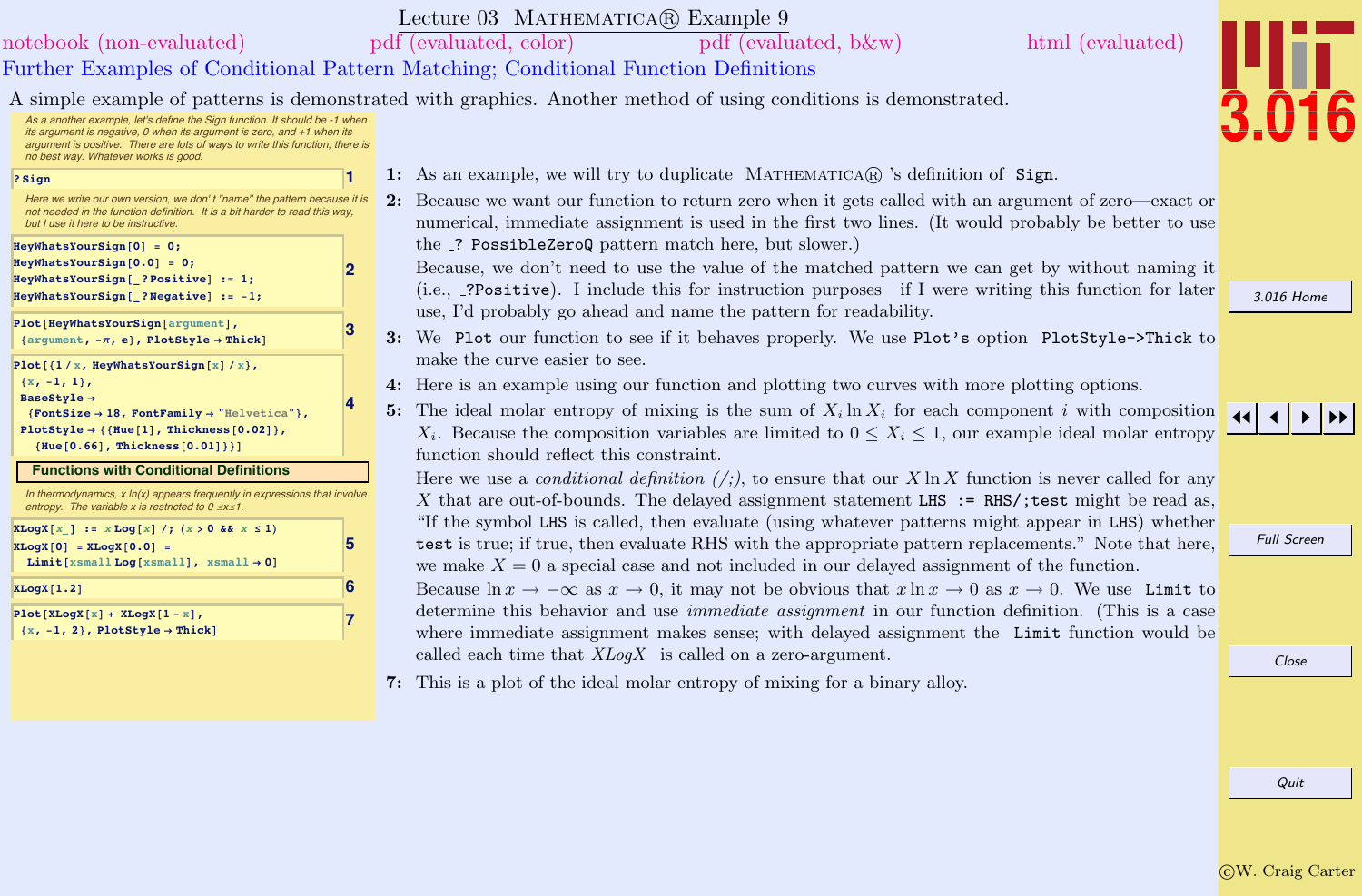# Index

:= delayed evaluation, [11](#page-0-0)  $/., 8$  $/., 8$  $:->, 8$  $:->, 8$  $:=, 10$  $:=, 10$ ; , [3](#page-0-0) = , [10](#page-0-0)  $\texttt{\$RecursionLimit},\,12$  $\texttt{\$RecursionLimit},\,12$ 

## Complex , [13](#page-0-0)

computation speed using memory to increase, [12](#page-0-0) condition pattern matching, [13](#page-0-0) conditional definition  $\left(\frac{1}{2}, 14\right)$  $\left(\frac{1}{2}, 14\right)$  $\left(\frac{1}{2}, 14\right)$ 

## D, [4](#page-0-0)

 $\mathsf{DateString},\,9$  $\mathsf{DateString},\,9$ delayed assignment, [10](#page-0-0) delayed assignment (:=), [9](#page-0-0) delayed evaluation  $:=$ , [11](#page-0-0) delayed ruleset, [8](#page-0-0) Divisors,  $6$ Do , [3](#page-0-0)

## entropy

ideal entropy of mixing, [14](#page-0-0) Example function XLogX, [14](#page-0-0) factorial, [13](#page-0-0)

factorial, [13](#page-0-0)

factorial function examples of defining, [12](#page-0-0)  $Find Minimum, 4$  $Find Minimum, 4$  $FindRoot, 4$  $FindRoot, 4$ For,  $3, 4$  $3, 4$  $3, 4$ function definitions restrictions on the arguments, [13](#page-0-0) functions creating in Mathematica, [7](#page-0-0) defining with patterns, [10](#page-0-0) functions in programming, [1](#page-0-0) functions that remember previously calculated values., [12](#page-0-0)

ideal entropy of mixing, [14](#page-0-0) If,  $6$ Immediate (=) and Delayed (:=) Assignments, [9](#page-0-0) immediate assignment  $(=)$ , [9](#page-0-0) increment structure, [3](#page-0-0) Integer,  $8, 13$  $8, 13$  $8, 13$ intermediate output, [3](#page-0-0) intial iteration value, [3](#page-0-0)

## $\tt Limit, 14$  $\tt Limit, 14$

List,  $13\,$  $13\,$ List Operations, [1](#page-0-0)  ${\tt ListPlot},\,4$  ${\tt ListPlot},\,4$ localized variables, [6](#page-0-0) Log,  $3, 4$  $3, 4$  $3, 4$ loops in programming, [1](#page-0-0)



[3.016 Home](http://pruffle.mit.edu/3.016-2012/)

### 11  $\blacktriangleleft$ I II

Full Screen

Close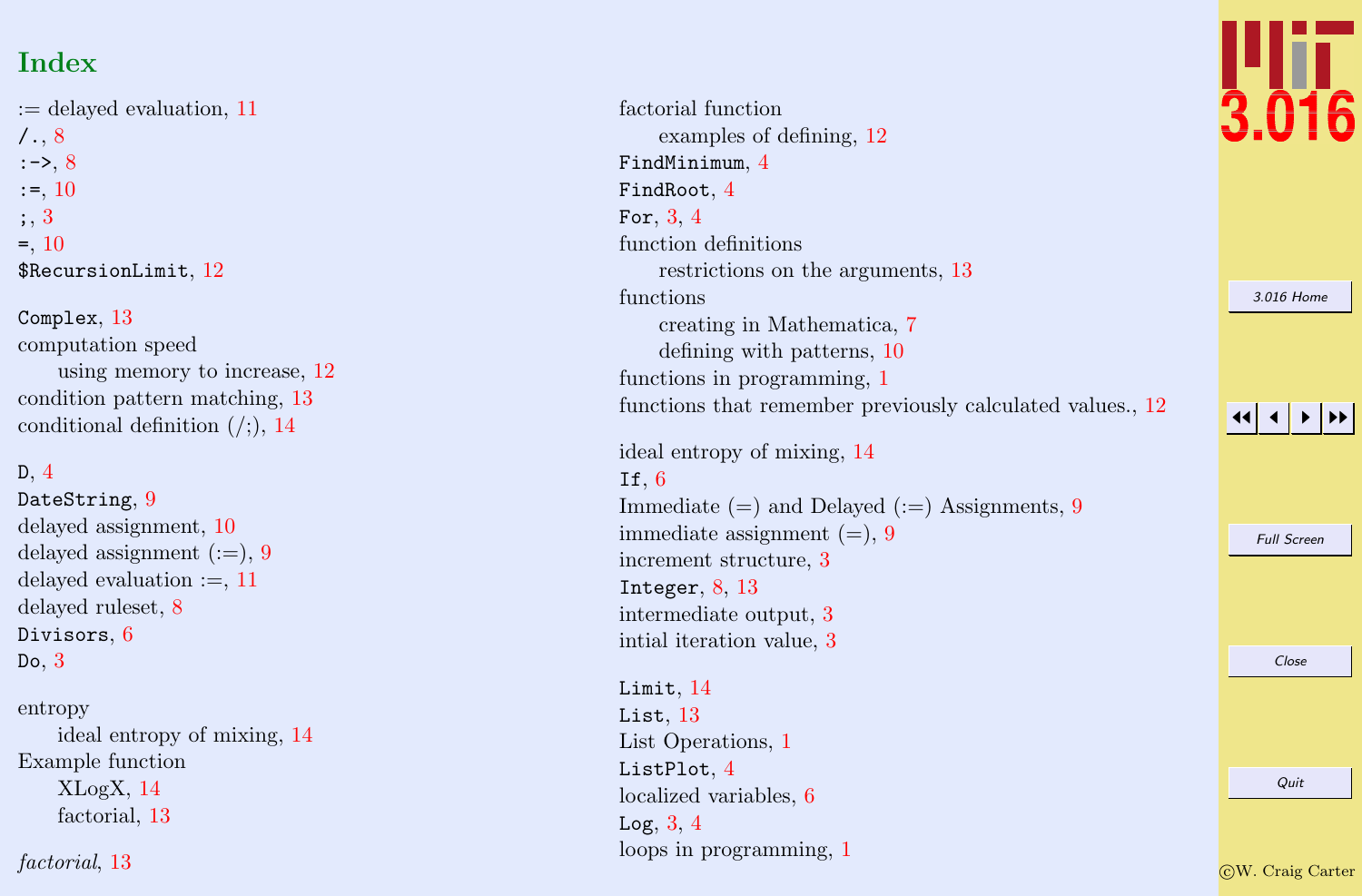| Mathematica function     | Rational, 13                                               |                          |
|--------------------------|------------------------------------------------------------|--------------------------|
| /., 8                    | Real, 13                                                   |                          |
| $\div i$ , 8             | ReplaceAll, 8                                              |                          |
| $:=$ , 10                | Sign, $14$                                                 |                          |
| ; 3                      | StringQ, 13                                                |                          |
| $=, 10$                  | Sum, 8                                                     |                          |
| Complex, 13              | Symbol, 13                                                 |                          |
| DateString, 9            | Table, $1, 3$                                              |                          |
| Divisors, 6              | Timing, 12                                                 |                          |
| Do, 3                    | While, 3                                                   |                          |
| D, 4                     | \$RecursionLimit, 12                                       | 3.016 Home               |
| FindMinimum, 4           | memory                                                     |                          |
| FindRoot, 4              | storing intermediate function values to increase speed, 12 |                          |
| For, $3, 4$              | Message Window, 12                                         |                          |
| If, $6$                  | Module, 6                                                  |                          |
| Integer, $8, 13$         | modules in programming to limit variable scope, 6          |                          |
| Limit, 14                |                                                            |                          |
| List $Plot, 4$           | Nest, $4$                                                  |                          |
| List, $13$               | NonNegative, 13                                            |                          |
| Log, 3, 4                | NumberQ, 13                                                | <b>Full Screen</b>       |
| Module, 6                | output suppressed with $t, 3$                              |                          |
| Nest, $4$                |                                                            |                          |
| NonNegative, 13          | pattern matching, 8                                        |                          |
| NumberQ, 13              | pattern qualifier, 8                                       | Close                    |
| Pause, 9                 | patterns                                                   |                          |
| PlotStyle- $i$ Thick, 14 | conditions on matching, 13                                 |                          |
| Plot, 14                 | in symbolic programming languages, 2                       |                          |
| Positive, 13             | using to program in Mathematica, 1                         |                          |
| PossibleZeroQ, 14        | Pause, 9                                                   | Quit                     |
| PrimeQ, 6                | Plot, $14$                                                 |                          |
| Prime, 6                 | PlotStyle->Thick, 14                                       |                          |
| Print, $3, 6$            | Positive, 13                                               | <b>CW</b> . Craig Carter |